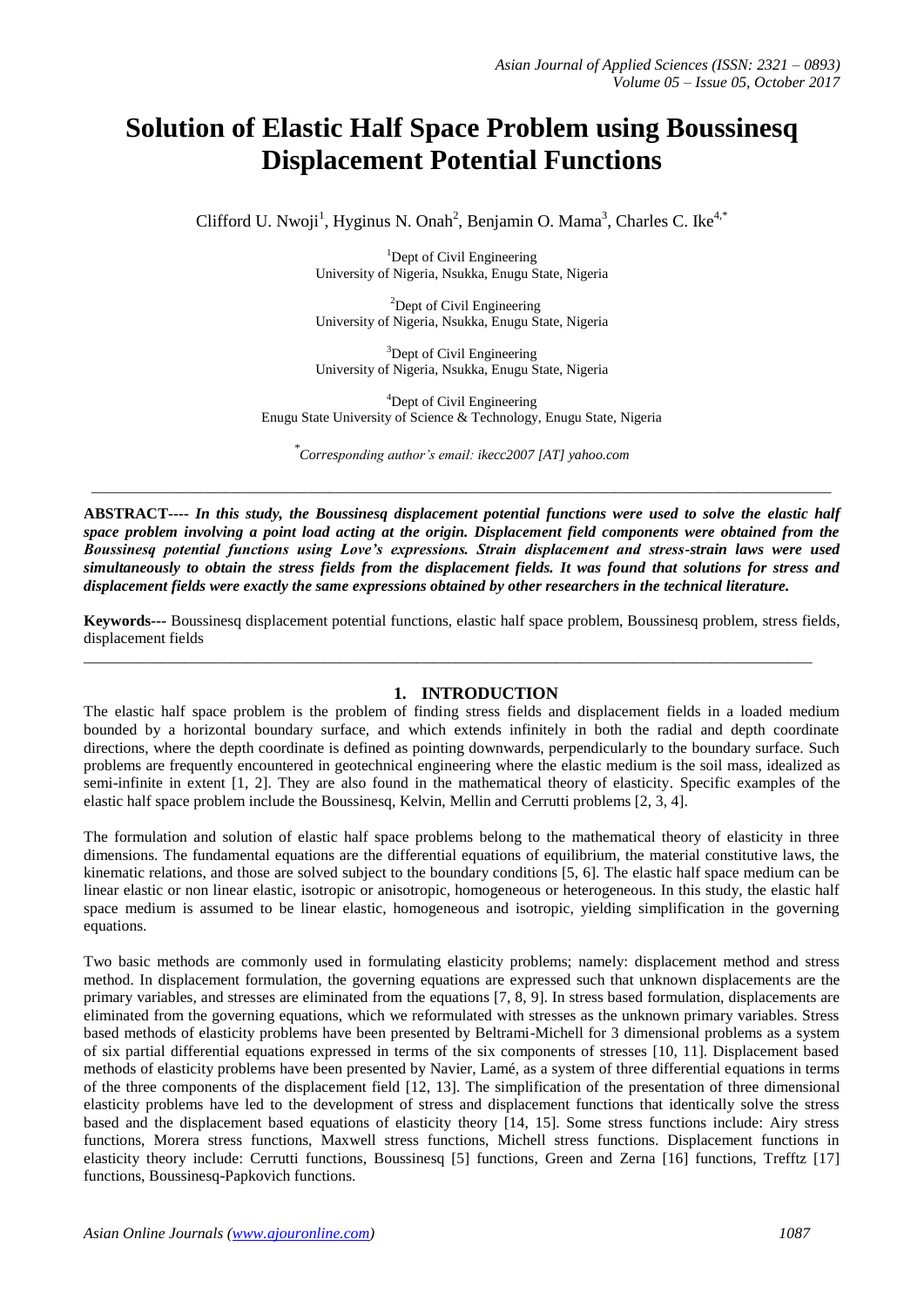# **2. RESEARCH AIM AND OBJECTIVES**

The aim of this study is to use the Boussinesq displacement functions to solve the elastic half space problem. The objectives include:

- (i) to present the Boussinesq displacement functions in the general case; and then derive the Boussinesq displacement function for the specific case of elasic half space under point load applied at the origin (Boussinesq point load problem).
- (ii) to find the Cartesian components of the displacement field from the Boussinesq displacement potential functions using relations obtained by Love.
- (iii) to simultaneously use the strain displacement and the stress-strain equations to obtain the Cartesian components of the stress field in terms of the Boussinesq displacement potential functions.

## **3. THEORETICAL FRAMEWORK**

The basic equations of the theory of elasticity that govern the elastic half space problem are the differential equations of equilibrium, the stress-strain laws, the strain displacement relations, the boundary conditions and the compatibility relations [1, 2, 3, 4, 6, 8, 12].

The differential equations of equilibrium when body forces are absent are [1, 7, 8, 11, 12, 13]:

$$
\frac{\partial \sigma_{xx}}{\partial x} + \frac{\partial \tau_{yx}}{\partial y} + \frac{\partial \tau_{zx}}{\partial z} = 0
$$
\n(1)\n
$$
\frac{\partial \sigma_{xy}}{\partial x} = \frac{\partial \sigma_{yy}}{\partial x} + \frac{\partial \sigma_{zy}}{\partial y} = 0
$$

$$
\frac{\partial \tau_{xy}}{\partial x} + \frac{\partial \sigma_{yy}}{\partial y} + \frac{\partial \tau_{zy}}{\partial z} = 0
$$
 (2)

$$
\frac{\partial \tau_{xz}}{\partial x} + \frac{\partial \tau_{yx}}{\partial y} + \frac{\partial \sigma_{zz}}{\partial z} = 0
$$
 (3)

$$
\tau_{xy} = \tau_{yx} \tag{4}
$$
\n
$$
\tau_{xx} = \tau \tag{5}
$$

$$
\tau_{xz} = \tau_{zx} \tag{6}
$$

where  $\sigma_{xx}, \sigma_{yy}, \sigma_{zz}$  are the normal stresses,  $\tau_{xy}, \tau_{yz}$ , and  $\tau_{zx}$  are shear stresses. The stress-strain laws are given by [1, 6, 8, 11, 12, 13]:

$$
\sigma_{xx} = \lambda \varepsilon_{v} + 2G\varepsilon_{xx}
$$
\n(7)  
\n
$$
\sigma_{yy} = \lambda \varepsilon_{v} + 2G\varepsilon_{yy}
$$
\n(8)

$$
\sigma_{zz} = \lambda \varepsilon_v + 2G \varepsilon_{zz} \tag{9}
$$

$$
\tau_{xy} = G\gamma_{xy} \tag{10}
$$
\n
$$
\tau_{xy} = G\gamma_{xy} \tag{11}
$$

$$
\tau_{yz} = G\gamma_{yz}
$$
\n
$$
\tau_{zx} = G\gamma_{zx}
$$
\n(12)

$$
\lambda = \frac{\mu E}{(1-\lambda)(1-\lambda)}
$$
 (13)

$$
\kappa = \frac{E}{(1 + \mu)(1 - 2\mu)}
$$
(13)  

$$
G = \frac{E}{2(1 + \mu)}
$$
(14)

$$
\varepsilon_{v} = \varepsilon_{xx} + \varepsilon_{yy} + \varepsilon_{zz}
$$

where  $\epsilon_{xx}, \epsilon_{yy}, \epsilon_{zz}$  are normal strains,  $\gamma_{xy}, \gamma_{yz}, \gamma_{zx}$  are shear strains,  $\lambda$  is the Lamé's constant, *G* is the shear modulus,  $\epsilon_{v}$  is the volumetric strain,  $\mu$  is the Poisson's ratio of the medium and *E* is the Young's modulus of elasticity. The strain-displacement relations are given by [1, 6, 8, 11, 12, 13]

$$
\varepsilon_{xx} = \frac{\partial u_x}{\partial x} \tag{15}
$$

$$
\varepsilon_{yy} = \frac{\partial u_y}{\partial y} \tag{16}
$$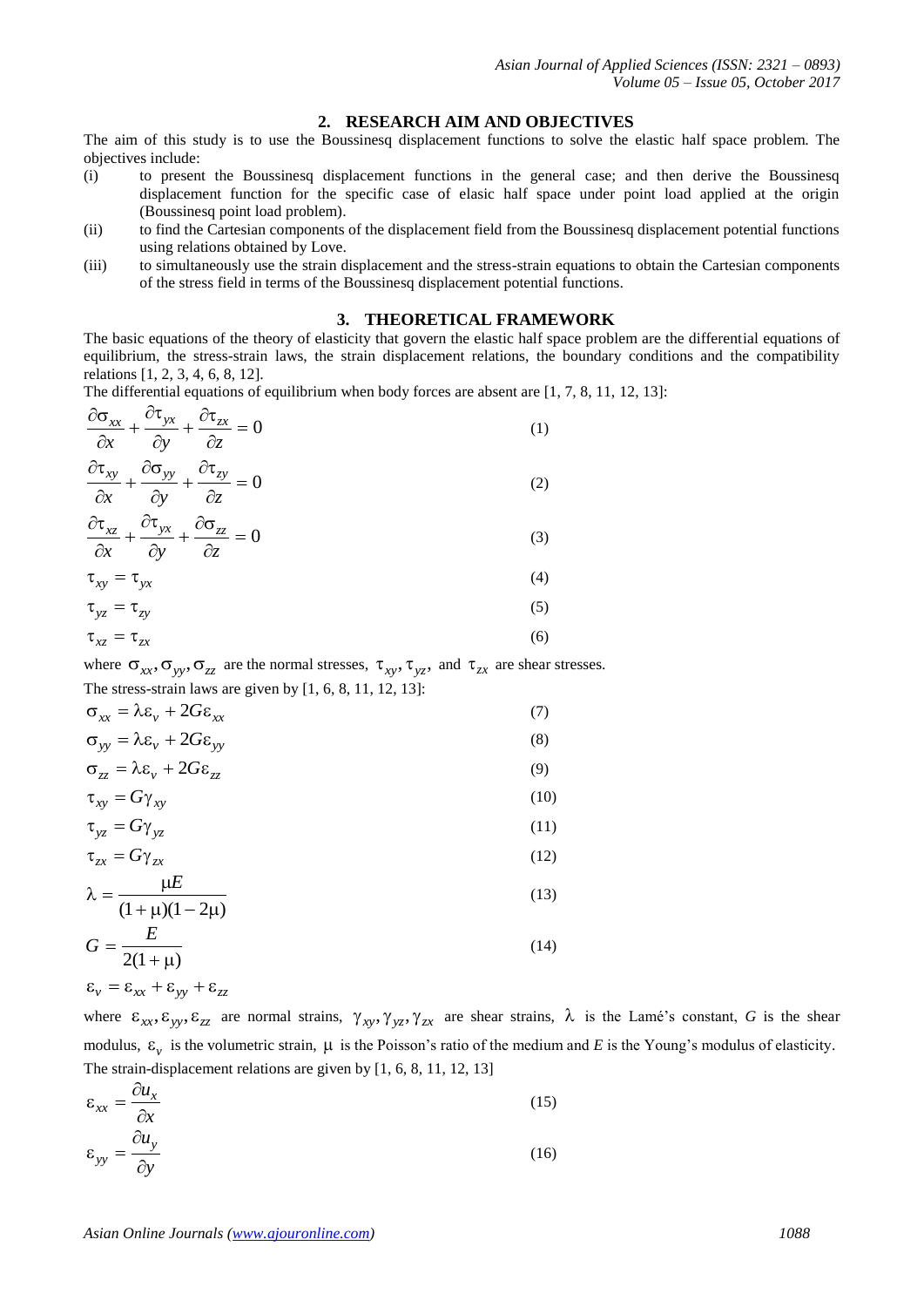$$
\varepsilon_{zz} = \frac{\partial u_z}{\partial z}
$$
\n
$$
\gamma_{xy} = \frac{\partial u_x}{\partial z} + \frac{\partial u_y}{\partial z}
$$
\n(17)

$$
\gamma_{xy} = \frac{\partial y}{\partial y} + \frac{\partial x}{\partial z}
$$
\n
$$
\gamma_{yz} = \frac{\partial u_y}{\partial z} + \frac{\partial u_z}{\partial y}
$$
\n(19)

$$
\gamma_{zx} = \frac{\partial u_z}{\partial x} + \frac{\partial u_x}{\partial z} \tag{20}
$$

where  $u_x$ ,  $u_y$ , and  $u_z$  are the *x*, *y*, and *z* Cartesian components of the elastic displacement field.

# **4. METHODOLOGY**

Let  $p_z(x_1, x_2)$  denote the distribution of load in the *z* direction acting on a soil mass idealized as an elastic half space as shown in Figure 1.  $x_1$  and  $x_2$  are dummy variables introduced to avoid confusion with the *x* and *y* coordinate variables.



The load  $p_z(x_1, x_2)$  is applied on an area, A, of the boundary surface, which is the *xy* coordinate plane ( $z = 0$ ). For any arbitrary point  $B(x, y, z)$  within the soil half space, and an arbitrary point  $A_1(x_1, x_2)$  on the loaded region of the surface, the

distance *R* is given by:  
\n
$$
R^{2} = (x_{1} - x)^{2} + (x_{2} - y)^{2} + (0 - z)^{2}
$$
\n
$$
R^{2} = (x_{1} - x)^{2} + (x_{2} - y)^{2} + z^{2}
$$
\n(21)

Boussinesq's potential functions  $f_{B1}$ ,  $f_{B2}$  and  $f_{B3}$  that satisfy the Laplace equation in three dimensional Cartesian

coordinate space are given by:  
\n
$$
f_{B_1} = \iint_A p(x_1, x_2) (z \ln(z + R) - R) dx_1 dx_2
$$
\n(23)

$$
f_{B_2} = \frac{\partial f_{B_1}}{\partial z} = \frac{\partial}{\partial z} \iint_A p(x_1, x_2) (z \ln(z + R) - R) dx_1 dx_2
$$
 (24)

$$
f_{B_2} = \iint_A p(x_1, x_2) \ln(z + R) dx_1 dx_2
$$
 (25)

$$
f_{B_3} = \frac{\partial f_{B_2}}{\partial z} = \frac{\partial}{\partial z} \iint_A p(x_1, x_2) \ln(z + R) dx_1 dx_2
$$
 (26)

$$
f_{B_3} = \iint_A p(x_1, x_2) \frac{1}{R} dx_1 dx_2 = \frac{\partial^2 f_{B_1}}{\partial z^2}
$$
 (27)

For point load, *P*, applied at the origin O,  $(x_1 = 0, x_2 = 0, z = 0)$  of the elastic half space, the load  $p(x_1, x_2)$  can be

represented using Dirac delta functions as:  
\n
$$
p(x_1, x_2) = P\delta(x_1 = 0, x_2 = 0)
$$
\n(28)

where  $\delta(x_1 = 0, x_2 = 0)$  is the Dirac delta function.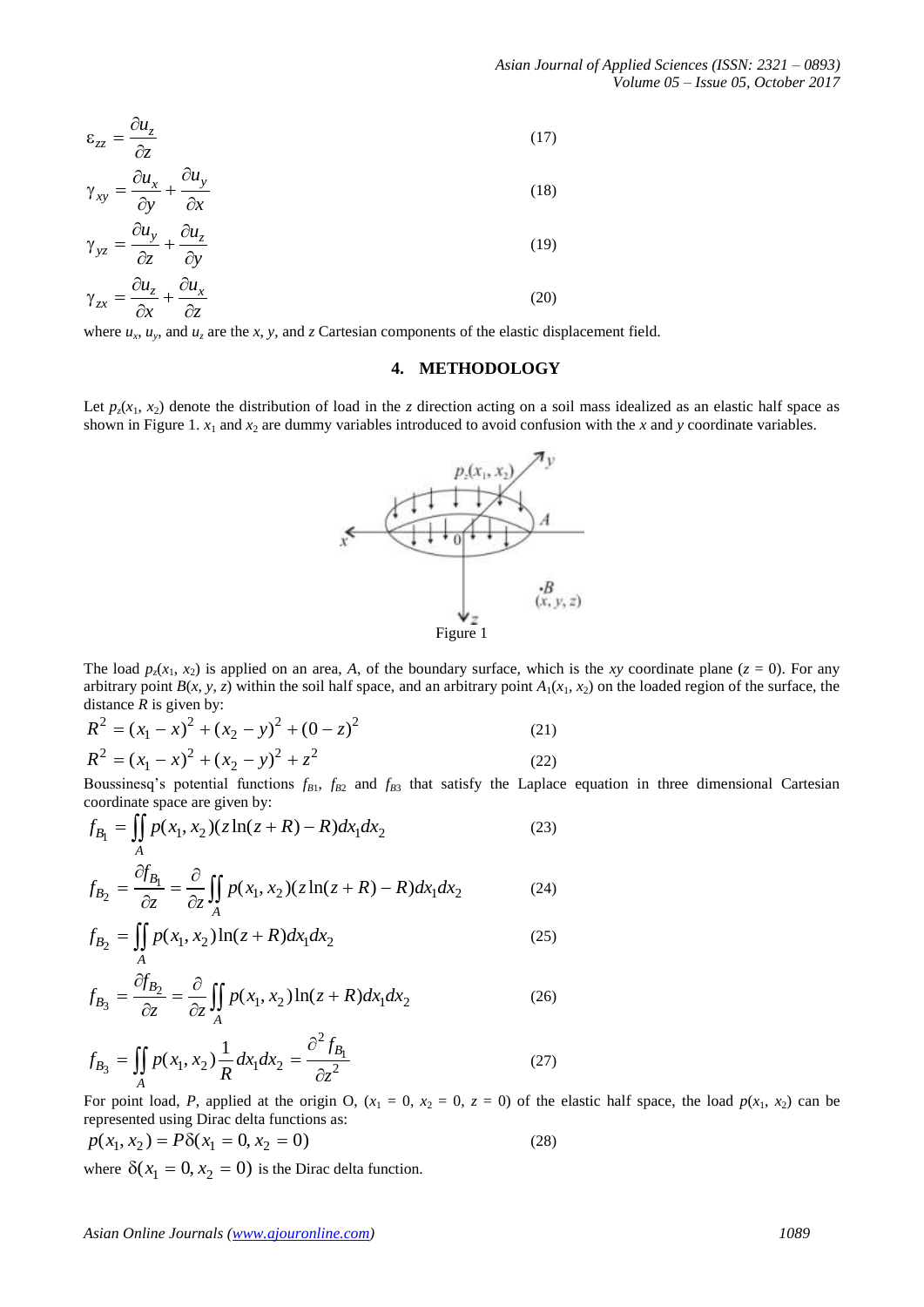The Boussinesq potential functions become for a point load *P* applied at the origin of the elastic half space:

The Boussinesq potential functions become for a point load *P* applied at the  
\n
$$
f_{B_1} = \iint_A P\delta(x_1 = 0, x_2 = 0)(z \ln(z + R) - R) dx_1 dx_2
$$
\n(29)  
\n
$$
f_{B_1} = P(z \ln(z + R) - R)
$$
\n(30)

$$
f_{B_1} = P(z \ln(z + R) - R)
$$
\n
$$
f_{B_2} = \iint_A p\delta(x_1 = 0, x_2 = 0) \ln(z + R) dx_1 dx_2
$$
\n(30)\n(31)

$$
f_{B_2} = P \ln(z + R) \tag{32}
$$

$$
f_{B_3} = \iint_A P\delta(x_1 = 0, x_2 = 0) \frac{1}{R} dx_1 dx_2
$$
\n(33)  
\n
$$
f_{B_3} = \frac{P}{R}
$$
\n(34)

Love [18] showed that the elastic displacement fields are derivable from the Boussinesq potential functions as follows:<br> $f = \frac{1}{\sqrt{6}} \int \frac{\partial f_{B_2}}{\partial f_{B_2}} + \frac{\partial f_{B_3}}{\partial f_{B_3}}$ 

$$
u_x = \frac{1}{4\pi G} \left\{ -\frac{\partial f_{B_2}}{\partial x} + 2\mu \frac{\partial f_{B_2}}{\partial x} - z \frac{\partial f_{B_3}}{\partial x} \right\}
$$
(35)  

$$
u_y = \frac{1}{4\pi G} \left\{ -\frac{\partial f_{B_2}}{\partial y} + 2\mu \frac{\partial f_{B_2}}{\partial y} - z \frac{\partial f_{B_3}}{\partial y} \right\}
$$
(36)  

$$
u_z = \frac{1}{4\pi G} \left\{ \frac{\partial f_{B_2}}{\partial z} + (1 - 2\mu) f_{B_3} - z \frac{\partial f_{B_3}}{\partial z} \right\}
$$
(37)

where  $u_x$ ,  $u_y$ , and  $u_z$  are the *x*, *y*, and *z* Cartesian components of the elastic displacement field, *G* is the shear modulus of the elastic half space.

Rearranging,

Rearranging,  
\n
$$
u_x = -\frac{1}{4\pi G} \left( (1 - 2\mu) \frac{\partial f_{B_2}}{\partial x} + z \frac{\partial f_{B_3}}{\partial x} \right)
$$
\n
$$
u_y = -\frac{1}{4\pi G} \left( (1 - 2\mu) \frac{\partial f_{B_2}}{\partial y} + z \frac{\partial f_{B_3}}{\partial y} \right)
$$
\n
$$
u_z = \frac{1}{4\pi G} \left( 2(1 - \mu) f_{B_3} - z \frac{\partial f_{B_3}}{\partial x} \right)
$$
\n(39)

The Boussinesq potential functions  $f_{B2}$  and  $f_{B3}$  both satisfy the Laplace equation in the space coordinates. Thus,  $\overline{2}$ 

$$
\nabla^2 f_{B_2} = 0
$$
\n(41)\n
$$
\nabla^2 f_{B_3} = 0
$$
\n(42)

### **5. RESULTS**

Using Love's expressions, the displacement components are found as:  
\n
$$
u_x = -\frac{1}{4\pi G} \left\{ (1 - 2\mu) \frac{\partial}{\partial x} P \ln(z + R) + z \frac{\partial P}{\partial x R} \right\}
$$
\n(43)  
\n
$$
u_y = -\frac{P}{4\pi G} \left\{ (1 - 2\mu) \frac{\partial}{\partial x} \ln(z + R) + z \frac{\partial}{\partial z} \left( \frac{1}{z} \right) \right\}
$$
\n(44)

$$
u_x = -\frac{P}{4\pi G} \left\{ (1 - 2\mu) \frac{\partial}{\partial x} \ln(z + R) + z \frac{\partial}{\partial x} \left( \frac{1}{R} \right) \right\}
$$
(44)

$$
u_x = -\frac{P}{4\pi G} \left( \frac{(1 - 2\mu)x}{R(R + z)} - \frac{zx}{R^3} \right)
$$
(45)

$$
u_x = \frac{P}{4\pi G} \left( \frac{zx}{R^3} - \frac{(1 - 2\mu)x}{R(R + z)} \right)
$$
(46)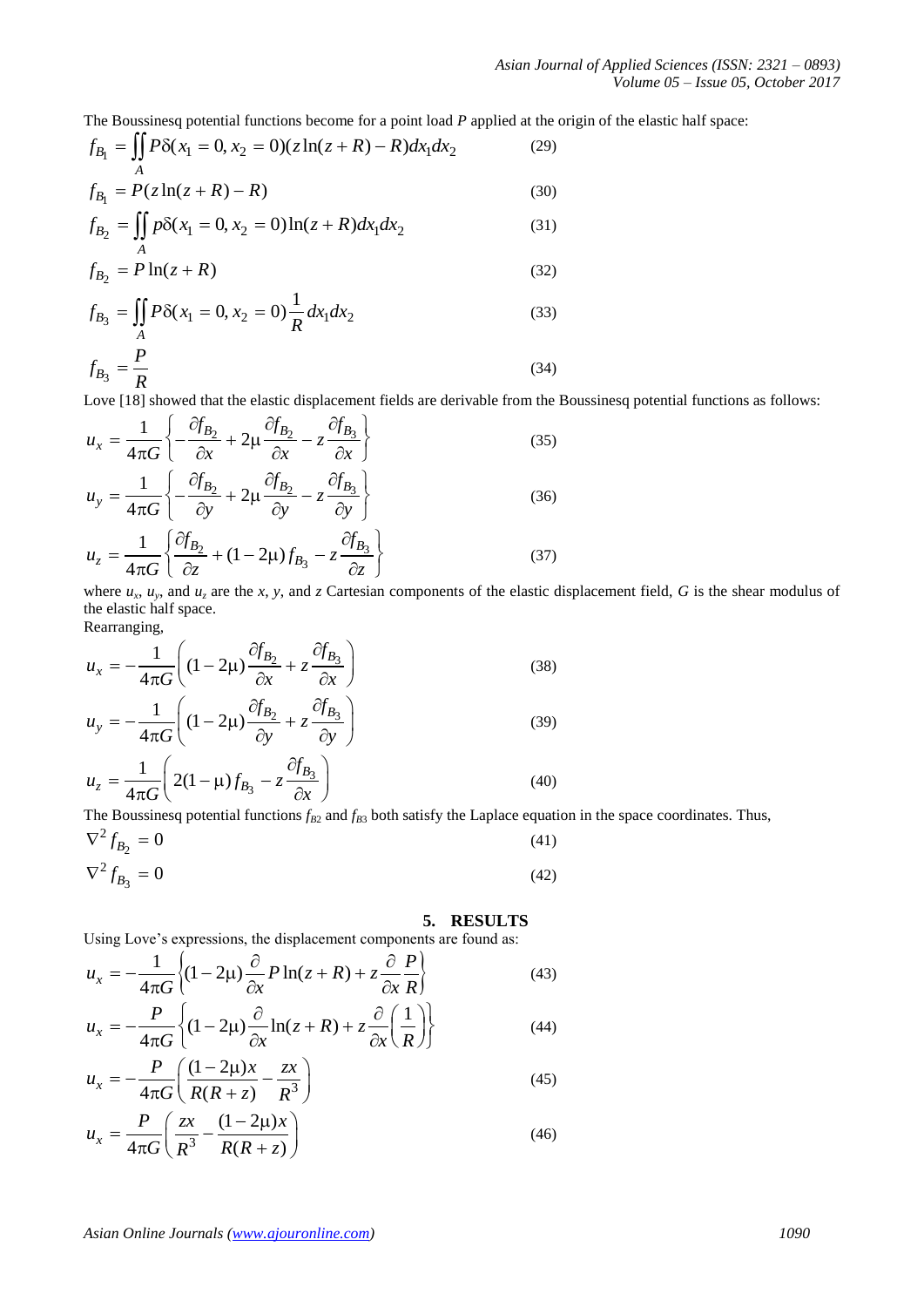*Asian Journal of Applied Sciences (ISSN: 2321 – 0893) Volume 05 – Issue 05, October 2017*

(48)

$$
u_y = -\frac{1}{4\pi G} \left( (1 - 2\mu) \frac{\partial}{\partial y} P \ln(z + R) + z \frac{\partial}{\partial y} \left( \frac{P}{R} \right) \right)
$$
(47)  

$$
u_y = -\frac{P}{2\pi} \left( (1 - 2\mu) \frac{\partial}{\partial z} \ln(z + R) + z \frac{\partial}{\partial z} \left( \frac{1}{R} \right) \right)
$$
(48)

$$
u_y = -\frac{P}{4\pi G} \left( (1 - 2\mu) \frac{\partial}{\partial y} \ln(z + R) + z \frac{\partial}{\partial y} \left( \frac{1}{R} \right) \right)
$$

$$
u_y = -\frac{P}{4\pi G} \left( \frac{(1 - 2\mu)y}{R(R + z)} - \frac{zy}{R^3} \right)
$$
  
\n
$$
u_z = \frac{1}{4\pi G} \left( 2(1 - \mu) \frac{P}{R} - z \frac{\partial}{\partial z} \left( \frac{P}{R} \right) \right)
$$
\n(49)

$$
u_z = \frac{1}{4\pi G} \left( 2(1 - \mu) \frac{P}{R} - z \frac{\partial}{\partial z} \left( \frac{P}{R} \right) \right)
$$
(50)  

$$
u_z = \frac{P}{4\pi G} \left( \frac{2(1 - \mu)}{R} - z \frac{\partial}{\partial z} \left( \frac{1}{R} \right) \right)
$$
(51)

$$
u_z = \frac{P}{4\pi G} \left( \frac{z^2}{R^3} - \frac{2(1-\mu)}{R} \right)
$$
 (52)

The stress components are obtained, by simultaneous application of the strain-displacement laws as follows:  
\n
$$
\sigma_{xx} = \frac{1}{2\pi} \left( 2\mu \frac{\partial f_{B_3}}{\partial z} - z \frac{\partial^2 f_{B_3}}{\partial x^2} - (1 - 2\mu) \frac{\partial^2 f_{B_2}}{\partial x^2} \right)
$$
\n(53)  
\n
$$
\sigma_{yy} = \frac{1}{2\pi} \left( 2\mu \frac{\partial f_{B_3}}{\partial z} - z \frac{\partial^2 f_{B_3}}{\partial y^2} - (1 - 2\mu) \frac{\partial^2 f_{B_2}}{\partial y^2} \right)
$$
\n(54)

$$
\sigma_{zz} = \frac{1}{2\pi} \left( \frac{\partial f_{B_3}}{\partial z} - z \frac{\partial^2 f_{B_3}}{\partial z^2} \right)
$$
(55)

$$
\begin{aligned}\n &\hat{z} \quad \frac{\partial z}{\partial x} \quad \frac{\partial z^2}{\partial x \partial y} \\
 &\hat{z} \quad \frac{1}{2\pi} \left( (1 - 2\mu) \frac{\partial^2 f_{B_2}}{\partial x \partial y} + z \frac{\partial^2 f_{B_3}}{\partial x \partial y} \right)\n \end{aligned}
$$
\n
$$
(56)
$$

$$
\tau_{yz} = -\frac{1}{2\pi} \left( z \frac{\partial^2 f_{B_3}}{\partial y \partial z} \right)
$$
\n(57)

$$
\tau_{zx} = -\frac{1}{2\pi} z \frac{\partial J_{B_3}}{\partial x \partial z}
$$
\n(58)

$$
u_y = -\frac{1}{4\pi G} \left( (1 - 2\mu) \frac{\partial}{\partial y} P \ln(z + R) + z \frac{\partial}{\partial y} \left( \frac{P}{R} \right) \right)
$$
(47)  
\n
$$
u_y = -\frac{P}{4\pi G} \left( (1 - 2\mu) \frac{\partial}{\partial y} \ln(z + R) + z \frac{\partial}{\partial y} \left( \frac{1}{R} \right) \right)
$$
(48)  
\n
$$
u_y = -\frac{P}{4\pi G} \left( \frac{(1 - 2\mu)y}{R(R + z)} - \frac{zy}{R^3} \right)
$$
(49)  
\n
$$
u_z = \frac{1}{4\pi G} \left( 2(1 - \mu) \frac{P}{R} - z \frac{\partial}{\partial z} \left( \frac{P}{R} \right) \right)
$$
(50)  
\n
$$
u_z = \frac{P}{4\pi G} \left( \frac{z(1 - \mu)}{R} - z \frac{\partial}{\partial z} \left( \frac{P}{R} \right) \right)
$$
(51)  
\n
$$
u_z = \frac{P}{4\pi G} \left( \frac{z^2}{R} - \frac{2(1 - \mu)}{2} \right)
$$
(52)  
\nThe stress component are obtained, by simultaneous application of the strain-displacement laws as follows:  
\n
$$
\sigma_{xy} = \frac{1}{2\pi} \left( 2\mu \frac{\partial f_{B_3}}{\partial z} - z \frac{\partial^2 f_{B_2}}{\partial z^2} - (1 - 2\mu) \frac{\partial^2 f_{B_2}}{\partial z^2} \right)
$$
(53)  
\n
$$
\sigma_{yy} = \frac{1}{2\pi} \left( 2\mu \frac{\partial f_{B_3}}{\partial z} - z \frac{\partial^2 f_{B_3}}{\partial z^2} \right)
$$
(55)  
\n
$$
\tau_{xy} = -\frac{1}{2\pi} \left( (1 - 2\mu) \frac{\partial^2 f_{B_2}}{\partial x \partial y} + z \frac{\partial^2 f_{B_3}}{\partial x \partial y} \right)
$$
(56)  
\n
$$
\tau_{yx} = -\frac{1}{2\pi} \left( z \frac{\partial^2 f_{B_3}}{\partial x \partial z} \right)
$$
(57)  
\n
$$
\tau_{yx} = -\frac{
$$

$$
\sigma_{zz} = -\frac{3P}{2\pi} \frac{z^3}{R^5}
$$
\n
$$
\tau_{xx} = \frac{P}{\sqrt{2\pi}} \left( \frac{1 - 2\mu}{1 - \frac{2\mu}{\lambda}} \right) \left( \frac{1 - z}{1 - \frac{2\mu}{\lambda}} \frac{xy}{1 - \frac{2\mu}{\lambda}} \right) - \frac{3xyz}{\lambda} \tag{62}
$$

$$
\sigma_{zz} = -\frac{P}{2\pi} \frac{1}{R^5}
$$
\n
$$
\tau_{xy} = \frac{P}{2\pi} \left\{ \left( \frac{1 - 2\mu}{r^2} \right) \left( \left( 1 - \frac{z}{R} \right) \frac{xy}{r^2} - \frac{xyz}{R^3} \right) - \frac{3xyz}{R^5} \right\}
$$
\n(61)

$$
\tau_{xz} = -\frac{3P}{2\pi} \frac{xz^2}{R^5}
$$
 (63)

$$
\tau_{yz} = -\frac{3P}{2\pi} \frac{yz^2}{R^5}
$$
 (64)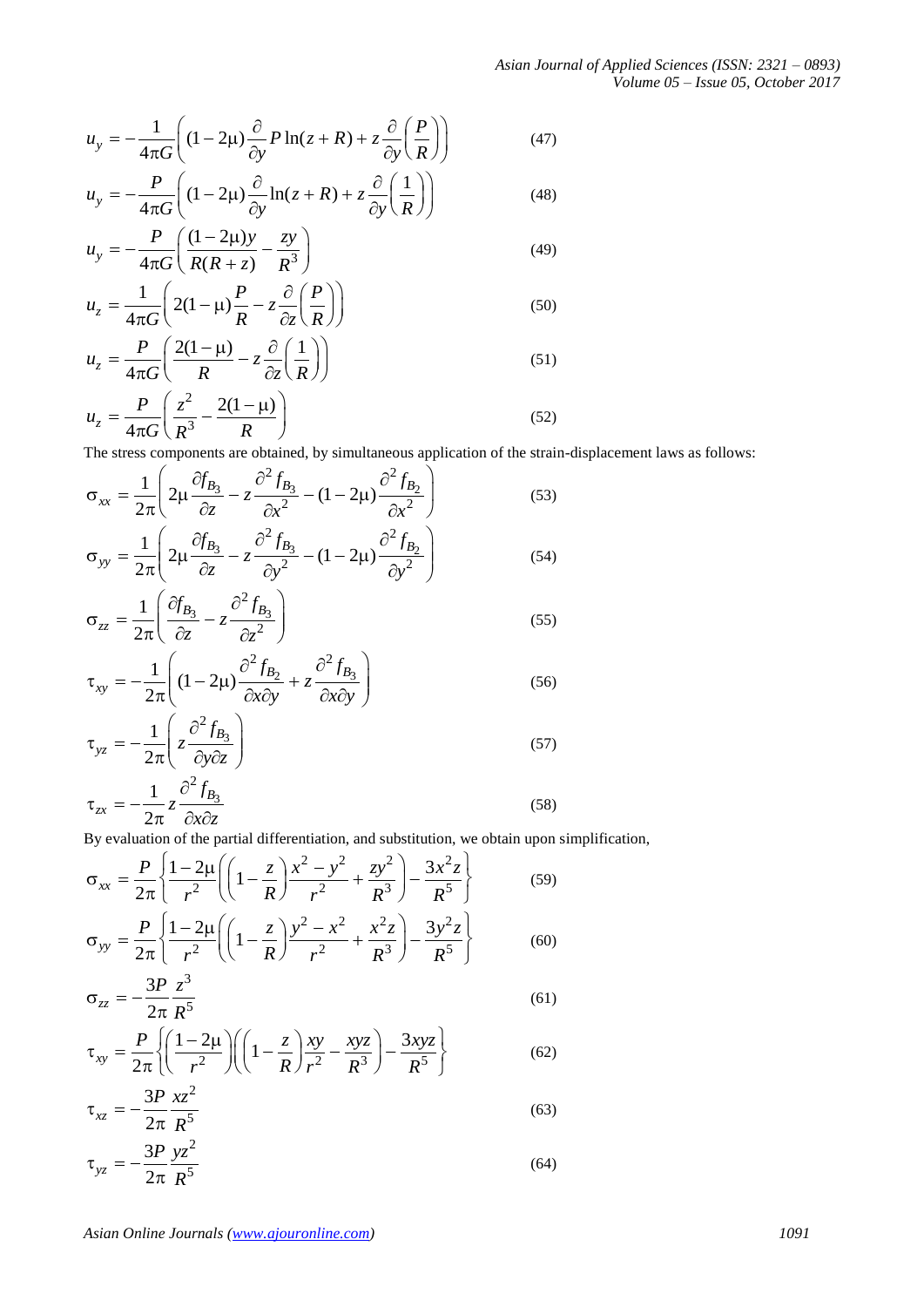*Asian Journal of Applied Sciences (ISSN: 2321 – 0893) Volume 05 – Issue 05, October 2017*

where  $r^2 = x^2 + y^2$ (65) Alternatively,  $\int z^2$  2 2  $\int z^2 R$   $x^2$ + y<sup>2</sup><br>
2  $\int \frac{3x^2z}{R^3} - (1-2\mu) \left( \frac{z}{R} - \frac{R}{R+z} + \frac{x^2(2R+z)}{R(R+z)^2} \right)$  $x_x = \frac{-P}{2\pi R^2} \left\{ \frac{3x^2z}{R^3} - (1-2\mu) \left( \frac{z}{R} - \frac{R}{R+z} + \frac{x^2(2R+z)}{R(R+z)} \right) \right\}$  $\frac{R^2 + y^2}{P}$ <br>*P*  $\left( \frac{3x^2z}{2} - (1 - 2\mu) \right) \left( \frac{z}{2} - \frac{R}{2} + \frac{x^2(2R + z)}{2} \right)$  $\frac{P}{R^2}$  $\left\{ \frac{3x^2z}{R^3} - (1-2\mu) \right\} \left( \frac{z}{R} - \frac{R}{R+z} + \frac{x^2(2R+z)}{R(R+z)} \right)$  $= x^2 + y^2$  (65)<br>
rely,<br>  $-P \left[ \frac{3x^2z}{2} - (1 - 2\mu) \left( \frac{z}{2} - \frac{R}{2} + \frac{x^2(2R + z)}{2} \right) \right]$  (66) Alternatively,<br>  $\sigma_{xx} = \frac{-P}{2\pi R^2} \left\{ \frac{3x^2z}{R^3} - (1-2\mu) \left( \frac{z}{R} - \frac{R}{R+z} + \frac{x^2(2R+z)}{R(R+z)^2} \right) \right\}$  (66)  $\frac{(-P)}{\pi R^2} \left\{ \frac{3x^2z}{R^3} - (1-2\mu) \left( \frac{z}{R} - \frac{R}{R+z} + \frac{x^2(2R+z)}{R(R+z)^2} \right) \right\}$  (66) (66)  $\begin{array}{c}\n\begin{array}{ccc}\n2 & & \\
\end{array} \\
\hline\n\begin{array}{ccc}\n2 & & \\
\end{array} \\
\hline\n\begin{array}{ccc}\n2 & & \\
\end{array} \\
\hline\n\end{array}$  $\sqrt{2}$   $\sqrt{R^3}$  - (1 - 2 $\mu$ )  $\left(\frac{R}{R} - \frac{R}{R+z} + \frac{R(R+z)^2}{R(R+z)^2}\right)$ <br> $\sqrt{2}$   $\sqrt{3}$   $\frac{3y^2z}{R^3}$  - (1 - 2 $\mu$ )  $\left(\frac{x}{R} - \frac{R}{R+z} + \frac{y^2(2R+z)}{R(R+z)^2}\right)$  $y_y = \frac{-P}{2\pi R^2} \left\{ \frac{3y^2z}{R^3} - (1-2\mu) \left( \frac{x}{R} - \frac{R}{R+z} + \frac{y^2(2R+z)}{R(R+z)} \right) \right\}$  $\frac{R^2}{R^2} \left( \frac{R^3}{R^3} - (1 - 2\mu) \left( \frac{R}{R} - \frac{R}{R+z} + \frac{R(R+z)^2}{R(R+z)^2} \right) \right)$ <br> $\frac{R}{R^3} \left( \frac{3y^2z}{z^3} - (1 - 2\mu) \left( \frac{x}{z} - \frac{R}{R+z} + \frac{y^2(2R+z)}{z^3} \right) \right)$  $rac{P}{R^2}$  $\left(\frac{3y^2z}{R^3} - (1-2\mu)\right)\left(\frac{x}{R} - \frac{R}{R+z} + \frac{y^2(2R + \mu^2)}{R(R+z)}\right)$  $\frac{1}{\pi R^2} \left\{ \frac{3w^2}{R^3} - (1 - 2\mu) \left( \frac{x}{R} - \frac{1}{R + z} + \frac{n(2\pi + 1.5)}{R(R + z)^2} \right) \right\}$  (66)<br>-  $\left[ \frac{3y^2z}{R^2} - (1 - 2\mu) \left( \frac{x}{R} - \frac{R}{R + z} + \frac{y^2(2R + z)}{R(R + z)^2} \right) \right]$  (67)  $\sigma_{yy} = \frac{-P}{2\pi R^2} \left\{ \frac{3y^2z}{R^3} - (1-2\mu) \left( \frac{x}{R} - \frac{R}{R+z} + \frac{y^2(2R+z)}{R(R+z)^2} \right) \right\}$  (67)  $\frac{(-P)}{\pi R^2} \left\{ \frac{3y^2z}{R^3} - (1-2\mu) \left( \frac{x}{R} - \frac{R}{R+z} + \frac{y^2(2R+z)}{R(R+z)^2} \right) \right\}$  (67) (67)  $\frac{y}{2} \left( \frac{3z}{R^3} - \frac{(1 - 2\mu)(2R - z)}{R(R + z)^2} \right)$  $\frac{R^2}{3z} - \frac{(1 - 2\mu)(2R + z)}{1}$  $\alpha_{xy} = \frac{-Pxy}{2\pi R^2} \left( \frac{3z}{R^3} - \frac{(1-2\mu)(2R)}{R(R+z)} \right)$  $Pxy \left( \frac{3z}{2} - \frac{(1-2\mu)(2R + z)}{2} \right)$  $\frac{Pxy}{R^2} \left( \frac{3z}{R^3} - \frac{(1-2\mu)(2R)}{R(R+z)} \right)$  $\tau_{xy} = \frac{-Pxy}{2\pi R^2} \left( \frac{3z}{R^3} - \frac{(1-2\mu)(2R+z)}{R(R+z)^2} \right)$ (68)

# **Displacement on the surface**  $(z = 0)$

The Cartesian components of the displacement field on the surface  $(z = 0)$  are from Equations (46), (49) and (52), given by:

$$
u_x = -\frac{P(1 - 2\mu)x}{4\pi G r^2}
$$
  
\n
$$
u_y = -\frac{P(1 - 2\mu)y}{4\pi G r^2}
$$
  
\n
$$
u_z = \frac{2(1 - \mu)P}{4\pi G r}
$$
  
\n(70)  
\n(71)

At the point of application of the point load,  $r = 0$ ,  $R = 0$ , and the expressions for displacement components are singular and hence indeterminate. The stresses are also indeterminate at the point of application of the point load as the expressions for stresses become singular at the origin.

#### **6. DISCUSSION**

In this study, the Boussinesq displacement potential functions have been successfully implemented to solve for stress fields and displacement fields in an elastic half space due to point load applied at the origin. The Boussinesq displacement potential functions were presented in general for distributed normal load on the elastic half space as Equations (23), (24) and (26). For point load applied at the origin, the Boussinesq displacement potential functions were found using Dirac delta function theory as Equations (30), (32) and (34). The displacement field components were obtained, using Love's expressions as Equations (38), (39) and (40) for the general elastic half space problem. For the specific case of Boussinesq elastic half space problem, the displacement field components were obtained as Equations (46), (49) and (52). Strain displacement relations for small displacement, isotropic three dimensional elasticity and stressstrain laws were simultaneously used to find the stresses in terms of the Boussinesq displacement potential function as Equations (53) – (58). For the Boussinesq problem, the stress fields were obtained as Equations (59) – (64). It was observed that the displacement fields and stress fields obtained were exactly the same expressions as displacement and stress fields obtained by Nwoji et al [1] using Green and Zerna displacement potential functions; Ike et al [4] using Trefftz potential functions, and, Ike et al [3] using Bessel functions in a stress based formulation.

# **7. CONCLUSIONS**

The following conclusions can be drawn from this study:

- (i) The Boussinesq displacement potential functions have been successfully implemented in deriving the stress fields and displacement field components in a soil mass that is linear elastic, homogeneous, isotropic and of semi-infinite extent  $(-\infty \le x \le \infty, -\infty \le y \le \infty, 0 \le z \le \infty)$ semi-infinite extent  $(-\infty \le x \le \infty, -\infty \le y \le \infty, 0 \le z \le \infty)$
- (ii) The Boussinesq displacement potential functions simplify the problem of three dimensional elasticity involving the elastic homogeneous half space to the problem of partial differentiation of the Boussinesq potential functions in order to obtain displacement components and stress fields.
- (iii) The solutions obtained for the stress fields and displacement field components are valid and true at all points in the elastic half space, except at the point of application of the point load where the expressions for the stresses and displacements become singular and indeterminate.